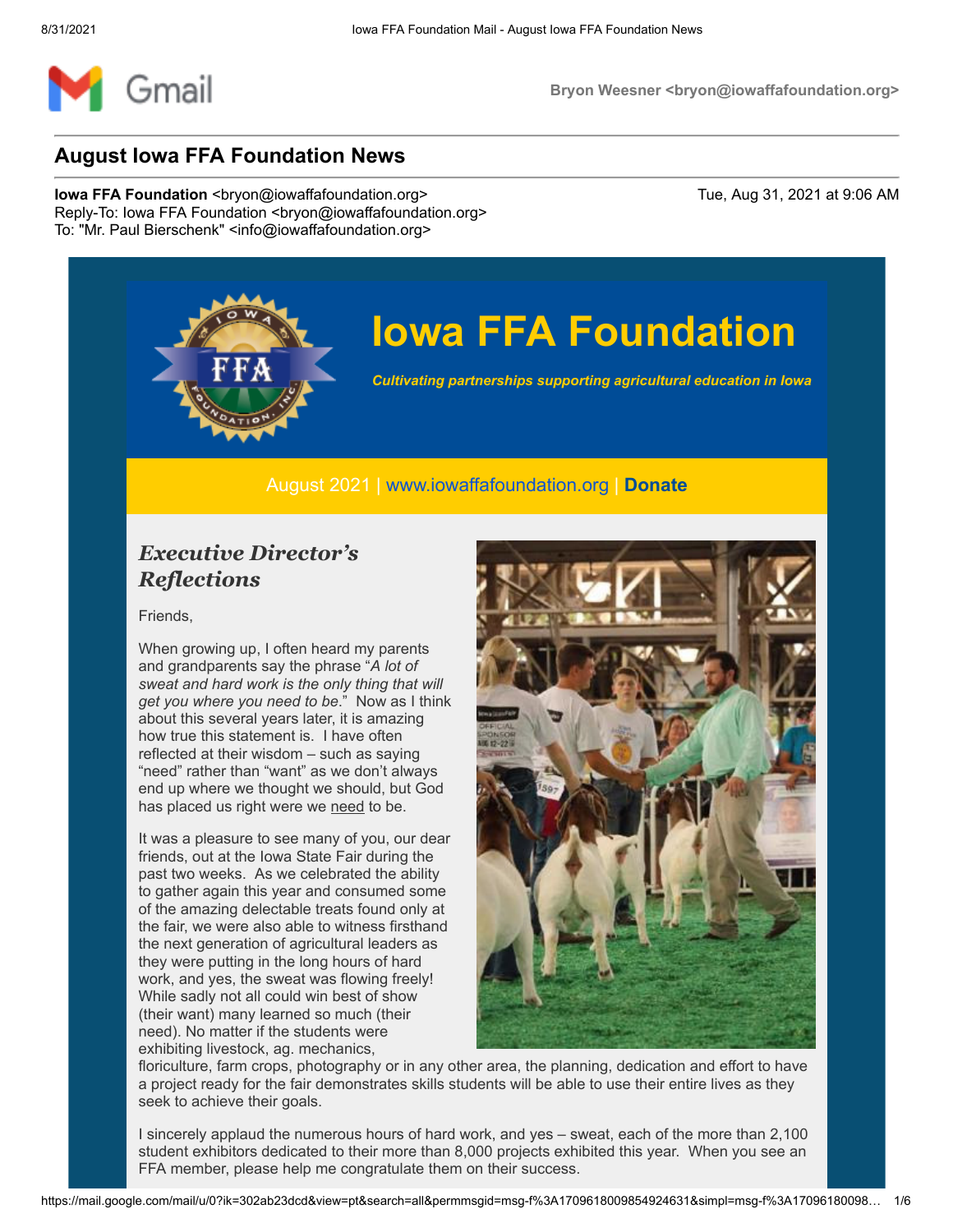Sincerely,

Josh



### **Golden Owl Nominations Now Open**

Through the Golden Owl Award, agricultural educators will be recognized and rewarded for their essential and selfless role as they work to prepare future generations for successful careers. It is only through the dedicated service, coaching and mentorship by their ag educator that FFA members are able to achieve their potential for premier leadership, personal growth and career success.

The Golden Owl Award, now in its fourth year, rewards seven Iowa teachers each year, one from each of FFA's six Iowa districts and one from a postsecondary institution. Those educators will be honored with an event at their school next February and receive a plaque and a \$500 donation.

One of the seven will also be awarded the grand prize, announced during the Iowa FFA State Leadership Conference next April, and receive the title of Iowa's Ag

Educator of the Year, the Golden Owl Award trophy and a \$3,000 donation.

"One of the honors of this award is it's nominated by colleagues, students and community members," said Michael Retallick, department chair of Agricultural Education and Studies at Iowa State University, who received the 2020 award. "It's a nice way to recognize the level of appreciation and level of impact that we have on young people."

Retallick was an ag instructor and FFA advisor at Maquoketa Community Schools from 1993 to 2001 before pursuing his doctorate at ISU. He said after having been a high school teacher, and now as a teacher of future teachers, he is excited to see ag education growing in Iowa.

"It's really neat to see all of the students that are engaged in ag education right now, and all of the districts across the state that are looking to grow their programs," Retallick said. "The future is great for agricultural education in Iowa."

Nominations for the 2022 Golden Owl Award will be accepted online through Dec. 1 at <https://bit.ly/3y6yKDT>.

#### **2021 Limited Edition Tractors Nearly Sold Out**

For the 30th Anniversary of the Iowa FFA Limited Edition Tractor program, we selected two Iowa made tractors to showcase this year. The 1/16th scale Oliver Super 88 with Corn Picker and the 1/64th scale Kinze Big Blue. Pre-orders opened on July 15th and the response has been overwhelming!

As we near the first shipment of tractors next week to our friends who have placed preorders, we are down to just a handful of tractors left and anticipate being sold out very soon. The Oliver is \$200 and the Kinze is \$39, both include free shipping to your door! We can not stress enough, not to delay if you want to be sure to reserve one of this years limited edition tractors. For fastest ordering visit [https://IAFFAFDNSTORE.givesmart.com](https://eml-pusa01.app.blackbaud.net/intv2/j/C1835585-BC7A-4AA1-A545-16602A907DB1/r/C1835585-BC7A-4AA1-A545-16602A907DB1_4776937f-e424-4b8c-a2f8-05a4ae481d24/l/48789E88-F88B-4F84-899C-03FA5B02BB99/c).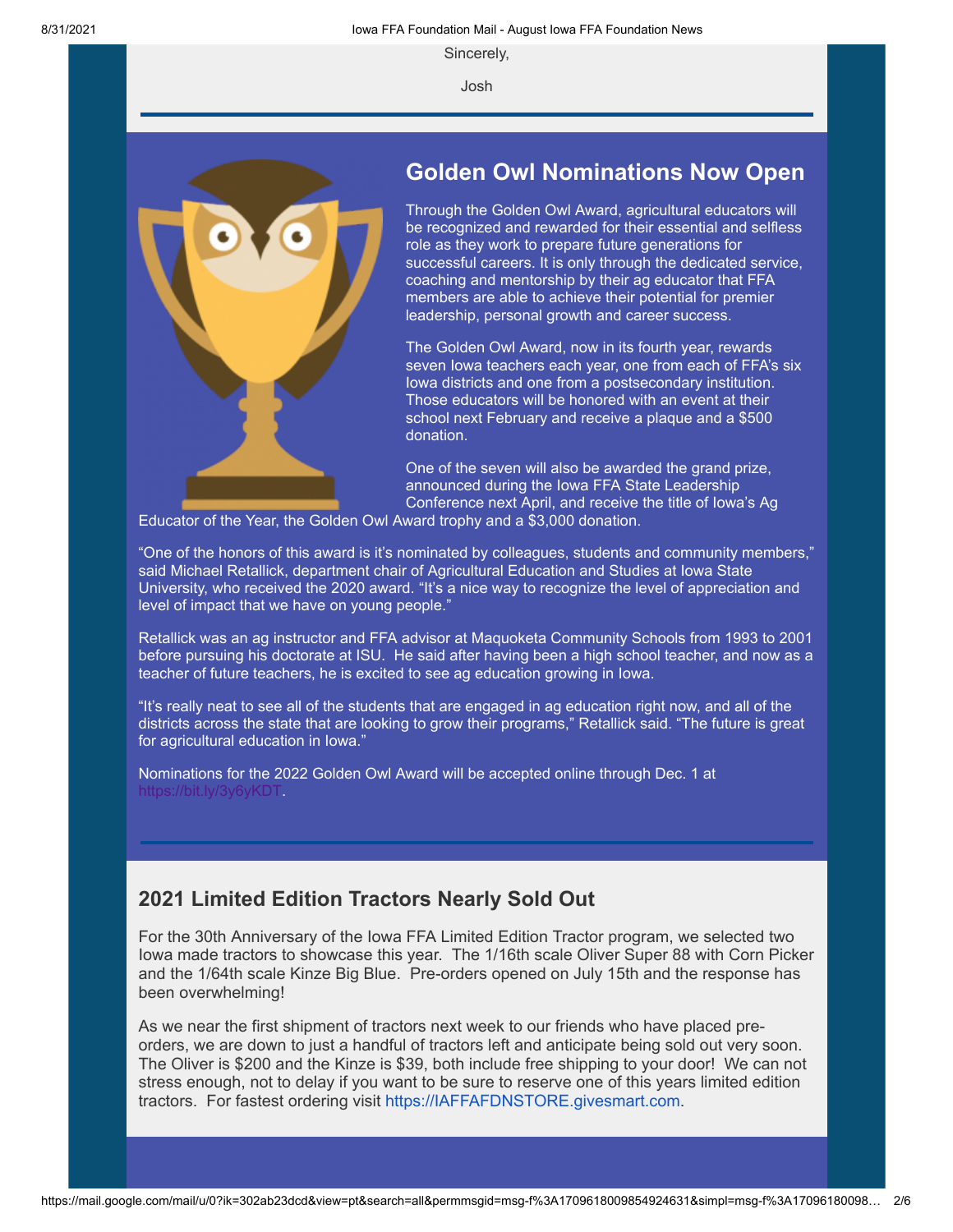



## **THANK YOU!**

**Because of your generosity in 2020-2021**

## **\$481,606.01**

**was raised through our matching gift program towards**



**the capital campaign on the FFA Enrichment Center while supporting Agricultural Education!**

**Remember-Every gift is matched 50 cents on the dollar!**

**[Donate today!](https://eml-pusa01.app.blackbaud.net/intv2/j/C1835585-BC7A-4AA1-A545-16602A907DB1/r/C1835585-BC7A-4AA1-A545-16602A907DB1_4776937f-e424-4b8c-a2f8-05a4ae481d24/l/A62F22D4-3E1B-4C99-9881-FB7776CD9FD8/c)**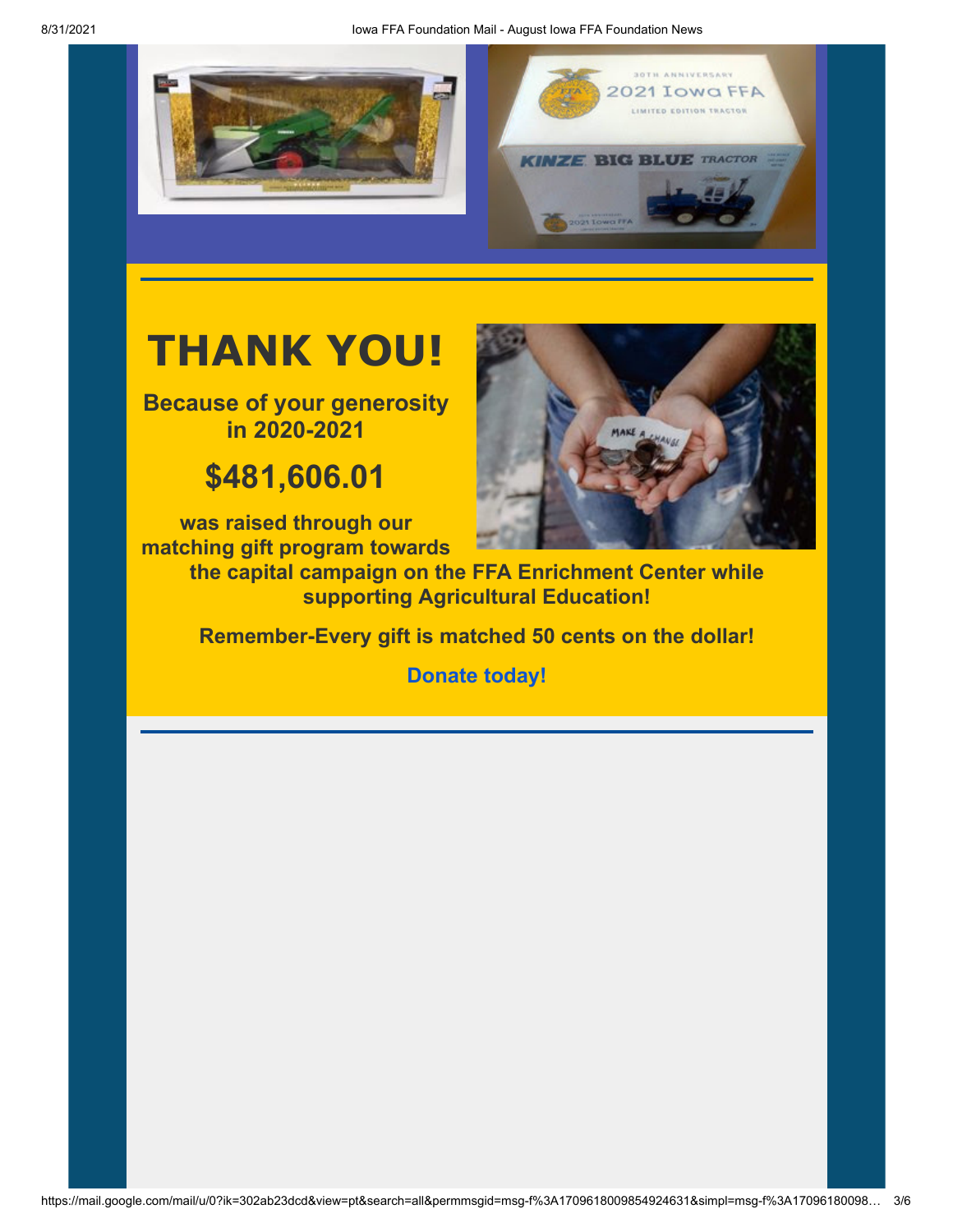![](_page_3_Picture_0.jpeg)

Beck's would like to recognize student athletes that are not just a star player but a player that shows heart in school, at work, through their community and in the ag industry. We would like your help identifying these high school football players in your community so we can recognize them across the state during the football season.

![](_page_3_Picture_2.jpeg)

**SCAN HERE** to nominate an athlete today!

#### Winners will be recognized in a radio spot, on social media and on the web this fall.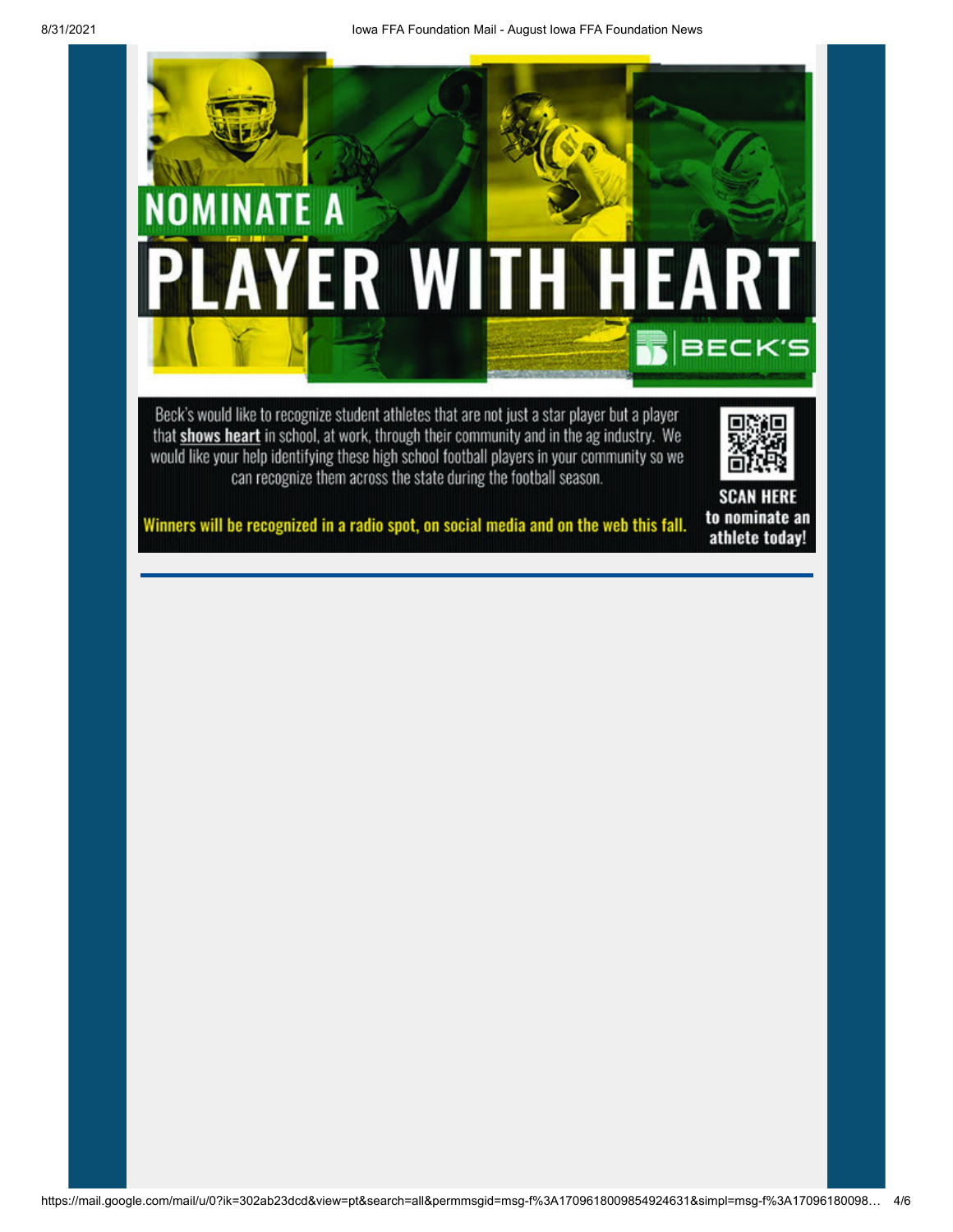## **Save the Date**

### THE IOWA FFA FOUNDATION'S 8TH ANNUAL

Black Ties Blue Jackets Gala

Saturday February 19, 2022

**Registration Information Coming Soon** 

> **Support FFA as a** member of